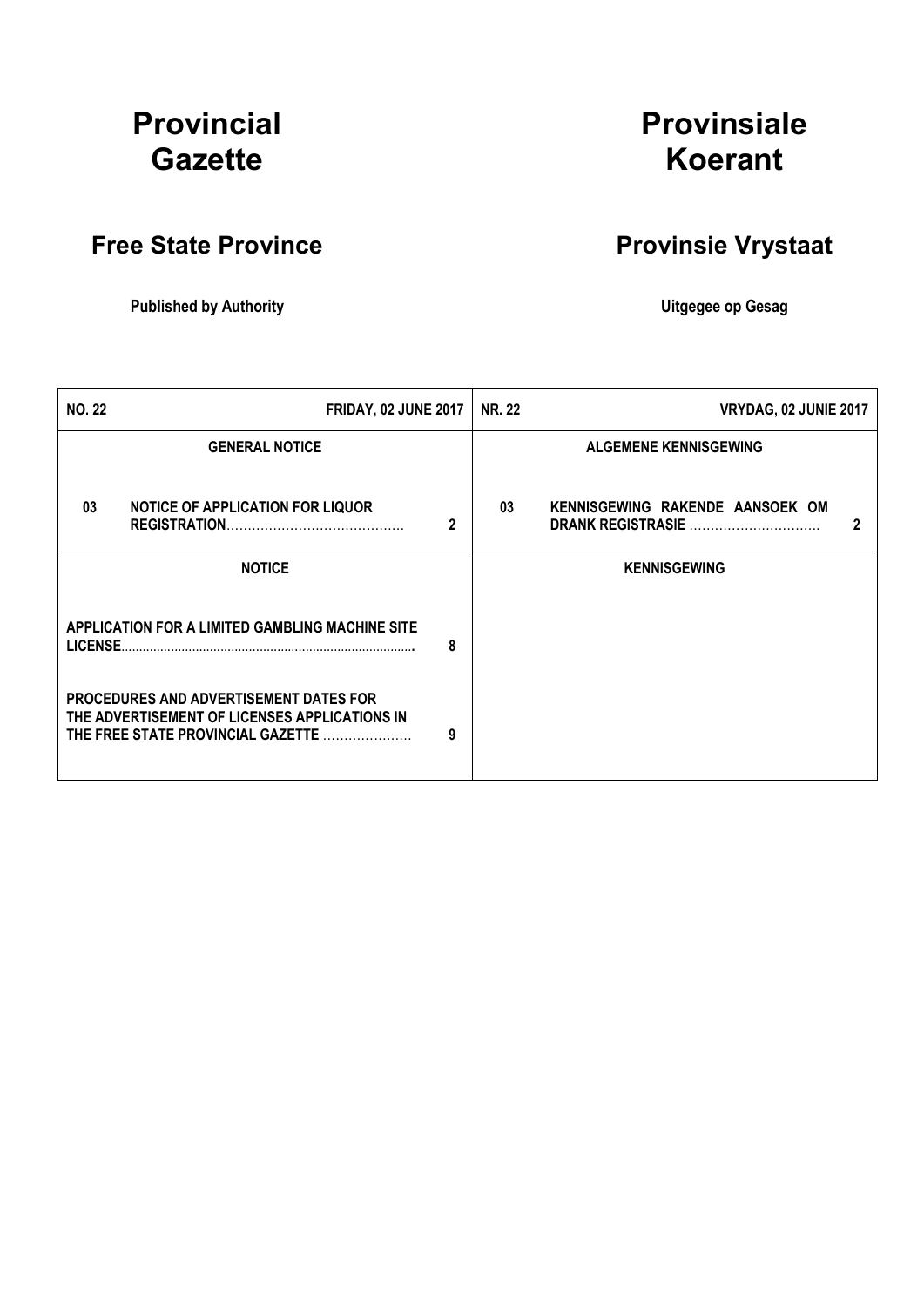#### GENERAL NOTICE  $\overline{\phantom{a}}$

#### LIQUOR NOTICE NO. 03 OF 2017

#### LIQUOR ACT, NO. 6 OF 2010

#### NOTICE OF APPLICATION FOR LIQUOR REGISTRATION

Notice is hereby given that each of the applicants mentioned in the Schedule hereunder intends to lodge an application for liquor registration on the first Friday of this month.

Any person may, within 21 days from date of publication of this notice, lodge in terms of section 33 of the Free State Gambling and Liquor Act, 2010, an objection in writing to the Free State Gambling and Liquor Authority (*addresses set out hereunder*). The objection must clearly indicate the full names, identity number, residential address, postal address and telephone number, if any, and where applicable, its registration number and address of its office, of the objector. The objection must also identify the application to which it relates and may be inspected at relevant designated offices of the Authority in which area the premises to which the application relates are situated. The addresses of the Authority are set out hereunder.

#### DESIGNATION OF OFFICES FOR SUBMISSION OF APPLICATION RELATING TO LIQUOR REGISTRATION

#### **SCHEDULE**

| Gambling and Liquor Authority Head Office and District Offices |                                                                                                |                                                                                |  |
|----------------------------------------------------------------|------------------------------------------------------------------------------------------------|--------------------------------------------------------------------------------|--|
| <b>Head Office</b>                                             | <b>Address Specifications</b>                                                                  | <b>Contact Persons</b>                                                         |  |
| <b>MOTHEO</b>                                                  | 111 Zastron Street<br>Westdene<br><b>Bloemfontein</b><br>9300                                  | 051 404 3033 / 302<br>Abram Claasen<br>079 506 0272                            |  |
| <b>LEJWELEPUTSWA</b>                                           | Reinette Building<br>Unit 31st Floor<br><b>Reinette Street</b><br><b>CBD</b><br>Welkom<br>9463 | Mpho Ramoliki<br>083 698 7319<br>٥r<br>Tumi Selekoe:<br>079 64301828           |  |
| <b>XHARIEP</b>                                                 | 19 Van Rhiebeeck Street<br>Trompsburg<br>9913                                                  | Mphakiseng Moloi:<br>083 664 9675<br>٥r<br>Pontsho Sethuntsha:<br>078 731 0159 |  |
| <b>FEZILE DABI</b>                                             | 323 Luyt Street<br>Parys<br>(known as Parys<br>Commando)<br>9585                               | Bonakela Nzunga<br>082 256 5926                                                |  |
| <b>THABO</b><br><b>MOFUTSANYANE</b>                            | 111 Public Works Office<br><b>Building</b><br>Johan Blignaut Avenue<br>Bethlehem<br>9701       | Peter Moleko<br>078 309 4178<br>٥r<br>Siphiwe Cingo:<br>082 714 1777           |  |

The under-mentioned figures used in brackets in the Schedule, have the following meanings:

- (1) Municipality in which the premises are situated
- (2) Full name, street and postal address of applicant.
- (3) Kind of license applied for.<br>  $(4)$  Kind of liquor to be sold.
- Kind of liquor to be sold.
- $(5)$  Name under which business is to be conducted and full address of premises.
- (6) The name of, nature of and distance to institutions of learning, similar registered premises and places of worship within 500m from the premises

#### ALGEMENE KENNISGEWING  $\overline{\phantom{a}}$

#### DRANK KENNISGEWING NR 03 VAN 2017

#### DRANKWET NO. 6 VAN 2010

#### KENNISGEWING RAKENDE AANSOEK OM DRANKREGISTRASIE

Kennis word hierby gegee dat elk van die aansoekers in die Bylae hieronder vermeld beoog om 'n aansoek in te dien vir drankregistrasie op die eerste Vrydag vandeesmaand.

Enige persoon kan, binne 21 dae vanaf die datum van publikasie van hierdie kennisgewing, 'n skriftelike beswaar indien by die Vrystaatse Dobbel- en Drankowerheid (*adresse soos hieronder uiteengesit).* Die beswaar moet duidelik die volle name, identiteitsnommer, woonadres, posadres en telefoonnommer, indien enige, aandui, en waar van toepassing, die registrasienommer en adres van die kantoor, van die beswaarmaker. Die beswaar moet ook die aansoek identifiseer waarteen dit gerig is en dit lê ook ter insae by die toepaslike aangewese kantore van die Owerheid in wie se area die perseel wat met die aansoek verband hou geleë is. Die adresse van die Owerheid word hieronder uiteengesit.

#### AANWYSING VAN KANTORE VIR DIE INDIENING VAN AANSOEKE IN VERBAND MET DRANKREGISTRASIE

#### BYLAE

| Dobbel en Drankowerheid Hoofkantoor en Distrikskantore |  |
|--------------------------------------------------------|--|
|--------------------------------------------------------|--|

| <b>Hoof Kantoor</b>                 | <b>Adres Spesifikasies</b>                                                          | <b>Kontak Persone</b>                                                          |
|-------------------------------------|-------------------------------------------------------------------------------------|--------------------------------------------------------------------------------|
| <b>MOTHEO</b>                       | <b>Zastronstraat 111</b><br>Westdene<br><b>Bloemfontein</b><br>9300                 | 051 404 3033/302<br>Abram Claasen<br>079 506 0272                              |
| <b>LEJWELEPUTSWA</b>                | Reinette Gebou<br>Unit 31ste Vloer<br>Reinettestraat<br>Middestad<br>Welkom<br>9463 | Mpho Ramoliki<br>083 698 7319<br>οf<br>Tumi Selekoe:<br>079 64301828           |
| <b>XHARIEP</b>                      | Van Rhiebeeckstraat19<br>Trompsburg<br>9913                                         | Mphakiseng Moloi:<br>083 664 9675<br>οf<br>Pontsho Sethuntsha:<br>078 731 0159 |
| <b>FEZILE DABI</b>                  | 323 Luytstraat<br>Parys<br>(bekend as Parys<br>Kommando)<br>9585                    | Bonakela Nzunga<br>082 256 5926                                                |
| <b>THABO</b><br><b>MOFUTSANYANE</b> | 111 Openbare Werke Gebou<br>Johan Blignautlaan<br>Bethlehem<br>9701                 | Peter Moleko<br>078 309 4178<br>οf<br>Siphiwe Cingo:<br>082 714 1777           |

Onderstaande syfers, wat tussen hakies in die Bylae gebruik word, het die volgende betekenisse:

- (1) Munisipaliteit waarin die perseel geleë is
- (2) Vollededige naam, straat- en posadres van aansoeker.
- (3) Soort lisensie waarvoor aansoek gedoen word.
- (4) Soort drank wat verkoop sal word.
- (5) Naam waaronder besigheid gedoen sal word en volledige adres van perseel.
- (6) Die naam van, die aard en afstand tot onderwysinrigtings, soortgelyke geregistreerde persele en plekke van aanbidding binne 50m vanaf die perseel.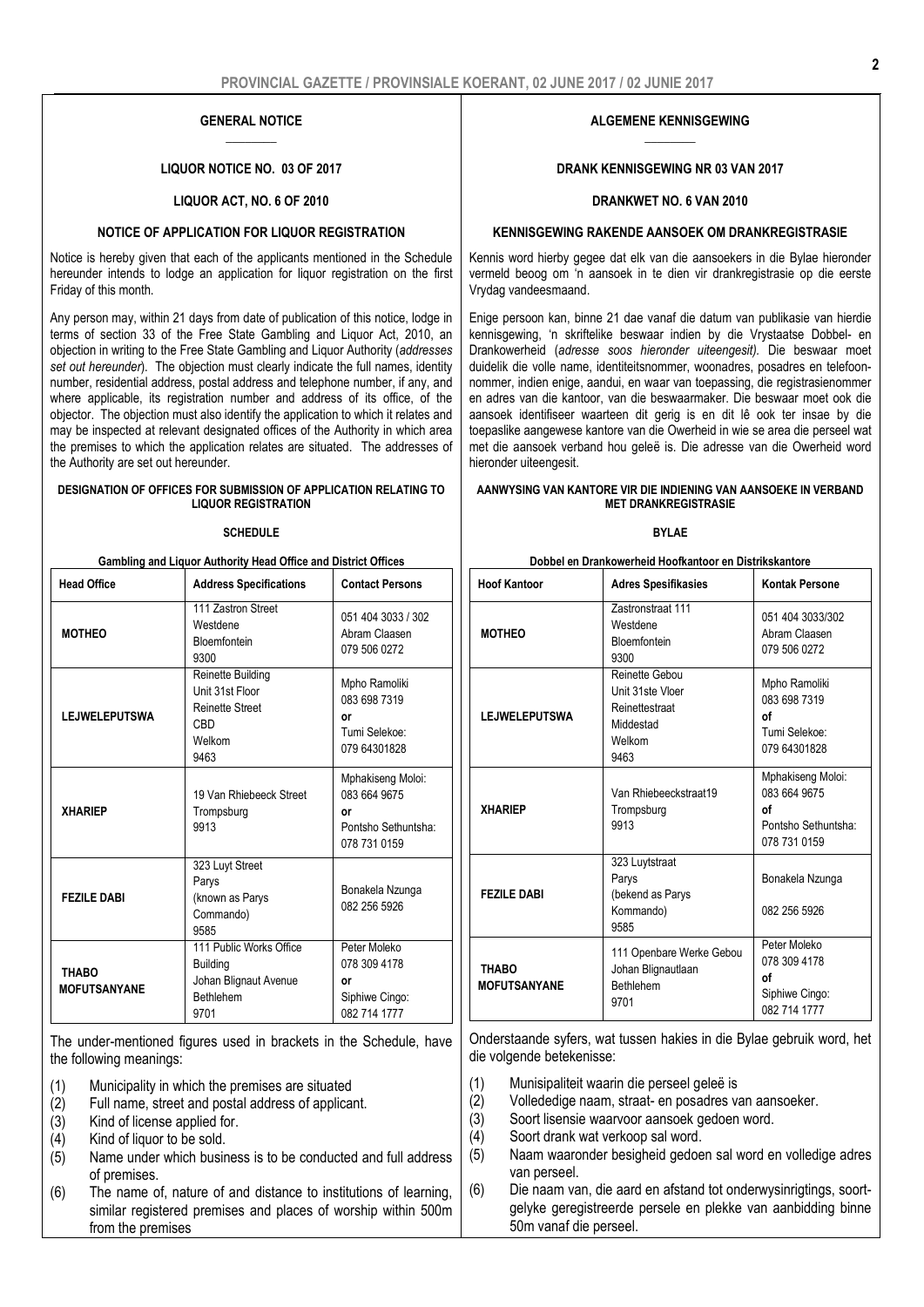| <b>VRYSTAAT</b>                                                                                                                                                                                                                                                                                                                                                                                                                                                                                                                                                                                                                                                                                                                                                                                                                                                       | <b>INVITIVIAL VALLITLE IT INVITIVIAL INVLIVATIT, VE VUITLEVIT I VE VUITLEVIT</b><br><b>FREE STATE</b>                                                                                                                                                                                                                                                                                                                                                                                                                                                                                                                                                                                                                                                                                                                                                                                                         |
|-----------------------------------------------------------------------------------------------------------------------------------------------------------------------------------------------------------------------------------------------------------------------------------------------------------------------------------------------------------------------------------------------------------------------------------------------------------------------------------------------------------------------------------------------------------------------------------------------------------------------------------------------------------------------------------------------------------------------------------------------------------------------------------------------------------------------------------------------------------------------|---------------------------------------------------------------------------------------------------------------------------------------------------------------------------------------------------------------------------------------------------------------------------------------------------------------------------------------------------------------------------------------------------------------------------------------------------------------------------------------------------------------------------------------------------------------------------------------------------------------------------------------------------------------------------------------------------------------------------------------------------------------------------------------------------------------------------------------------------------------------------------------------------------------|
| <b>DISTRICT: THABO MOFUTSANYANA</b>                                                                                                                                                                                                                                                                                                                                                                                                                                                                                                                                                                                                                                                                                                                                                                                                                                   | <b>DISTRICT: MOTHEO</b>                                                                                                                                                                                                                                                                                                                                                                                                                                                                                                                                                                                                                                                                                                                                                                                                                                                                                       |
| 1.<br><b>MALUTI- A-PHOFUNG LOCAL MUNICIPALITY</b><br>2.<br>JOYCE NTSHITSENG MASOEU<br>1128/10C KHABISI, WITSIESHOEK, 9869<br>ID NO: 690610 0607 086<br>TAVERN REGISTRATION CERTIFICATE<br>3.<br>4.<br>ALL KINDS OF LIQUOR<br>5.<br><b>JOY TAVERN</b><br>1128/10C KHABISI, WITSIESHOEK, 9869<br>6.<br><b>NONE</b>                                                                                                                                                                                                                                                                                                                                                                                                                                                                                                                                                      | <b>MANGAUNG METROPOLITAN MUNICIPALITY</b><br>1.<br>2.<br>JOHN DAVID JOUBERT<br>27 KOMMANDANT SENEKAL STREET, DAN PIENAAR,<br><b>BLOEMFONTEIN</b><br>ID NO: 730226 5071 087<br>LIQUOR STORE REGISTRATION CERTIFICATE<br>3.<br>4.<br>ALL KINDS OF LIQUOR<br>5.<br><b>KE A RONA LIQUOR STORE</b><br>ERF 171, SHOP 6 & 7, KFC BUILDING, REAHOLA STREET,<br>FOURWAYS COMPLEX, BOTSHABELO<br><b>NONE</b><br>6.                                                                                                                                                                                                                                                                                                                                                                                                                                                                                                      |
| <b>DISTRICT: FEZILE DABI</b>                                                                                                                                                                                                                                                                                                                                                                                                                                                                                                                                                                                                                                                                                                                                                                                                                                          | <b>DISTRICT: MOTHEO</b>                                                                                                                                                                                                                                                                                                                                                                                                                                                                                                                                                                                                                                                                                                                                                                                                                                                                                       |
| <b>MAFUBE LOCAL MUNICIPALITY</b><br>1.<br>2.<br>JAGER BREWERY (PTY) LTD<br>45 KERK STREET, FRANKFORT, 9830<br>REG NO: 2015/256689/07<br>PERMANENT REMOVAL LIQUOR STORE<br>3.<br>4.<br>ALL KINDS OF LIQUOR<br>5.<br><b>JAGER BREWERY</b><br>ERF 195, 19 RUSSEL STREET, FRANKFORT<br>6.<br><b>NONE</b>                                                                                                                                                                                                                                                                                                                                                                                                                                                                                                                                                                  | <b>MANGAUNG METROPOLITAN MUNICIPALITY</b><br>1.<br>2.<br>JOHN DAVID JOUBERT<br>27 KOMMANDANT SENEKAL STREET, DAN PIENAAR,<br><b>BLOEMFONTEIN</b><br>ID NO: 730226 5071 087<br>LIQUOR STORE REGISTRATION CERTIFICATE<br>3.<br>ALL KINDS OF LIQUOR<br>4.<br>5.<br><b>OUR LIQUOR STORE</b><br>ERF 11188, 11 ENTERPRISE STREET, HAMILTON,<br><b>BLOEMFONTEIN</b><br>6.<br><b>NONE</b>                                                                                                                                                                                                                                                                                                                                                                                                                                                                                                                             |
| <b>DISTRICT: FEZILE DABI</b>                                                                                                                                                                                                                                                                                                                                                                                                                                                                                                                                                                                                                                                                                                                                                                                                                                          | <b>DISTRICT: LEJWELEPUTSWA</b>                                                                                                                                                                                                                                                                                                                                                                                                                                                                                                                                                                                                                                                                                                                                                                                                                                                                                |
| <b>NGWATHE LOCAL MUNICIPALITY</b><br>1.<br><b>BAZILAM TRADING (PTY) LTD</b><br>2.<br>UNIT 3, ELITE HOUSE, 4 PELTIER DRIVE, SUNNINGHILL,<br>SUNNING HILL, 2157<br>CHILL LIQUOR PARYS, SHOP 4, CORNER OF KRUIS AND<br>CHURCH STREET, PARYS, 9585<br>C/O EMIL SCHEEPERS ATTORNEYS,<br>PO BOX 72478, LYNNWOOD RIDGE 0040<br>REG NO: 2015/051882/07<br>OFF-CONSUMPTION REGISTRATION (LIQUOR STORE<br>3.<br><b>REGISTRATION CERTIFICATE)</b><br>ALL KINDS OF LIQUOR<br>4.<br><b>CHILL LIQUOR PARYS</b><br>5.<br>CHILL LIQUOR PARYS, SHOP 4, CHOPPIES BUSINESS<br>BUILDING ON ERVEN 40,43,44 AND 2638, CORNER OF<br>KRUIS STREET AND CHURCH STREET, PARYS<br>OVERLAND LIQUOR STORE, TOPS AT SPAR, SHOPRITE<br>6.<br>LIQUOR SHOP, DUTCH REFORMED CHURCH, METHODIST<br>CHURCH PINKSTER PROTESTANT KERK AND THE<br>ANGLICAN CHURCH (TO THE BEST OF THE APPLICANTS<br>KNOWLEDGE) | <b>MATJHABENG LOCAL MUNICIPALITY</b><br>1.<br>2.<br><b>BAZILAM TRADING (PTY) LTD</b><br>UNIT 3, ELITE HOUSE, 4 PELTIER DRIVE, SUNNINGHILL,<br>OFFICE PARK, SUNNING HILL, 2157<br>CHILL LIQUOR ODENDAALSRUS, CORNER WATERKANT<br>STREET AND WESSEL STREET, ODENDAALSRUS, 9480<br>C/O EMIL SCHEEPERS ATTORNEYS.<br>PO BOX 72478, LYNNWOOD RIDGE 0040<br>REG NO: 2015/051882/07<br>OFF-CONSUMPTION REGISTRATION (LIQUOR STORE<br>3.<br>LICENSE)<br>ALL KINDS OF LIQUOR<br>4.<br>5.<br><b>CHILL LIQUOR ODENDAALSRUS</b><br>CHOPPIES SUPERMARKET BUILDING ON ERVEN 1341 AND<br>2858, CORNER OF WATERKANT STREET AND WESSEL<br>STREET, ODENDAALSRUS<br>ODENDAALSRUS MUSALLAH, DUTCH REFORMED CHURCH<br>6.<br>MCM LIQUOR STORE, OVERLAND TAPHUIS KELDER<br>PICK 'n PAY LIQUOR STORE, TOPS @ SPAR<br>ODENDAALSRUS, GOLDFIELDS EMERGENCY FIRE<br>SERVICE TRAINING COLLEGE (TO THE BEST OF THE<br>APPLICANTS KNOWLEDGE) |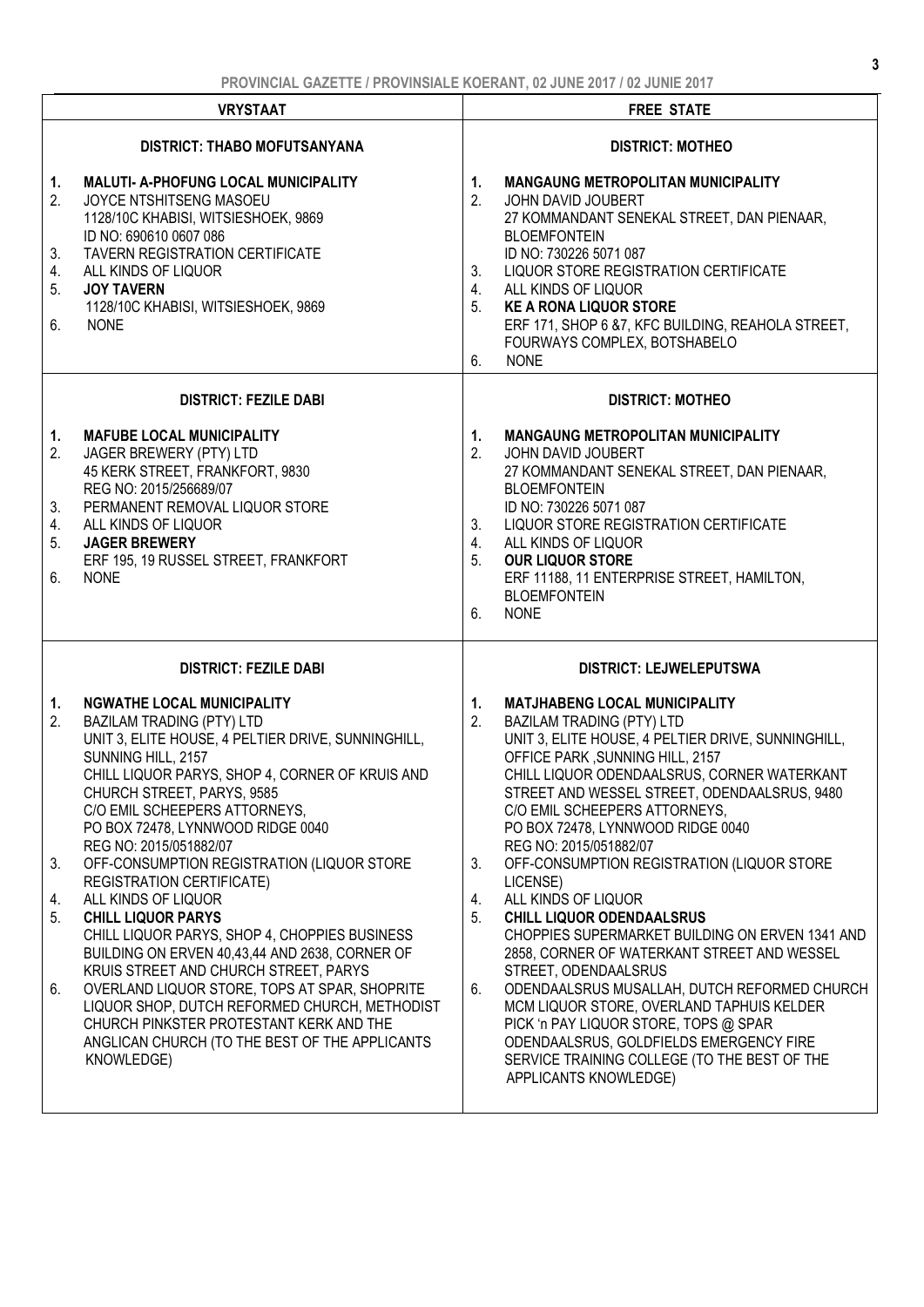| <b>VRYSTAAT</b>                  |                                                                                                                                                                                                                                                                                                                                                                                                                                                                                                                          | <b>FREE STATE</b>                                                                                                                                                                                                                                                                                                                                                                                                                     |  |
|----------------------------------|--------------------------------------------------------------------------------------------------------------------------------------------------------------------------------------------------------------------------------------------------------------------------------------------------------------------------------------------------------------------------------------------------------------------------------------------------------------------------------------------------------------------------|---------------------------------------------------------------------------------------------------------------------------------------------------------------------------------------------------------------------------------------------------------------------------------------------------------------------------------------------------------------------------------------------------------------------------------------|--|
|                                  | <b>DISTRICT: MOTHEO</b>                                                                                                                                                                                                                                                                                                                                                                                                                                                                                                  | <b>DISTRICT: MOTHEO</b>                                                                                                                                                                                                                                                                                                                                                                                                               |  |
| 1.<br>2.<br>3.<br>4.<br>5.<br>6. | <b>MANGAUNG METROPOLITAN MUNICIPALITY</b><br>MATSILISO CONFIDENCE LEKAOTA<br>11012 PHASE 5, BLOEMSIDE, BLOEMFONTEIN, 9323<br>ID NO: 700205 0621 084<br>RESTAURANT REGISTRATION CERTIFICATE<br>ALL KINDS OF LIQUOR & FOOD<br><b>TSHIDI'S KITCHEN</b><br>11012 PHASE 5, BLOEMSIDE, BLOEMFONTEIN, 9323<br><b>NONE</b>                                                                                                                                                                                                       | <b>MANGAUNG METROPOLITAN MUNICIPALITY</b><br>1.<br>2.<br>EUGEAN MALEBO<br>7079 CALEB MOTSHABI, BEANS PARK, BLOEMFONTEIN,<br>9327<br>ID:761115 539 082<br>3.<br>RESTAURANT REGISTRATION CERTIFICATE<br>4.<br>ALL KINDS OF LIQUOR<br>5.<br><b>THATO M TRADING</b><br>7079 CALEB MOTSHABI, BEANS PARK, BLOEMFONTEIN,<br>9327<br><b>NONE</b><br>6                                                                                         |  |
|                                  | <b>DISTRICT: LEJWELEPUTSWA</b>                                                                                                                                                                                                                                                                                                                                                                                                                                                                                           | <b>DISTRICT: FEZILE DABI</b>                                                                                                                                                                                                                                                                                                                                                                                                          |  |
| 1.<br>2.<br>3.<br>4.<br>5.<br>6. | <b>NALA LOCAL MUNICIPALITY</b><br>JOHN WEST VAN DER MERWE<br>55 VAN RIEBEECK ST, BOTHAVILLE, 9660<br>PO BOX 128, BOTHAVILLE, 9660<br>ID: 750926 5056 088<br><b>RESTAURANT REGISTRATION CERTIFICATE</b><br>FOOD AND LIQUOR<br><b>DIE SPENS</b><br>KLIPPPENHOUT MALL SHOP NO.15, 62 PRESIDENT ST,<br>BOTHAVILLE, 9660<br>EBEN DONGES SCHOOL-200M<br>NG MOEDERGEMEENTE CHURCH - 200M                                                                                                                                        | 1.<br><b>NGWATHE LOCAL MUNICIPALITY</b><br>2.<br><b>BAREND JOHANNES VREY</b><br>27 DERKSEN STREET, SUIDRAND, KROONSTAD, 9499<br>27 DERKSEN STREET, SUIDRAND, KROONSTAD, 9499<br>ID NO: 660819 5062 082<br>3.<br>RESTAURANT REGISTRATION CERTIFICATE<br>4.<br>ALL KINDS OF LIQUOR<br>5.<br>LEKKERBEK RESTAURANT & TAKE AWAYS<br>39 CHURCH STREET, HEILBRON, ERF 939<br>SANJO'S PUB & GRILL -20M<br>6.<br>EENDRACHT VOLKSSKOOL - 443.3M |  |
|                                  | <b>DISTRICT: LEJWELEPUTSWA</b>                                                                                                                                                                                                                                                                                                                                                                                                                                                                                           | <b>DISTRICT: LEJWELEPUTSWA</b>                                                                                                                                                                                                                                                                                                                                                                                                        |  |
| 1.<br>2.<br>3.<br>4.<br>5.<br>6. | <b>MATJHABENG LOCAL MUNICIPALITY</b><br>SHOPRITE CHECKERS (PTY)LTD<br>CNR WILLIAM DABBS & OLD PAARL ROADS,<br>BRACKENFELL, WESTERN CAPE, 7560<br>REG NO: 1929/001817/07<br>PRIVATE BAG X215, BRACKENFELL, 7561<br>LIQUOR STORE REGISTRATION CERTIFICATE<br>ALL KINDS OF LIQUOR<br>SHOPRITE LIQUOR STORE BOITUMELO JUNCTION<br>SHOP 39, BOITUMELO JUNCTION, CNR NKOANE AVENUE<br>& PHAKATHI DRIVE, THABONG, WELKOM, ERF 36165<br>LETJABILE SCHOOL-500M<br>TSAKANI SCHOOL-500M<br>SIMILAR BUSINESS - NONE<br>CHURCH - NONE | 1.<br><b>NALA LOCAL MUNICIPALITY</b><br>2.<br>NYAMANE LAWRENCE<br>1999 MONYE STREET, KGOTSONG, BOTHAVILLE, 9660<br>ID NO: 600424 5812 082<br>3.<br>BOTTLE STORE REGISTRATION CERTIFICATE<br>ALL KINDS OF LIQUOR<br>4.<br>5.<br><b>GERMAN LIQUOR STORE</b><br>1999 MONYE STREET, KGOTSONG, BOTHAVILLE, 9660<br>TJANTJELLO PRIMARY SCHOOL - 300 M<br>6.<br>MABASO BOTTLE STORE AND TAVERN - 500 M<br>ETHOPIAN CHURCH OF SA - 330 M      |  |
|                                  | <b>DISTRICT: MOTHEO</b>                                                                                                                                                                                                                                                                                                                                                                                                                                                                                                  | <b>DISTRICT: THABO MOFUTSANYANA</b>                                                                                                                                                                                                                                                                                                                                                                                                   |  |
| 1.<br>2.<br>3.<br>4.<br>5.       | <b>MANGAUNG METROPOLITAN MUNICIPALITY</b><br>KAYA BEACH BLOEMFONTEIN (PTY) LTD<br>86 2ND AVE BREDELL KEMPTON PARK, GAUTENG, 1619<br>86 2ND AVE BREDELL KEMPTON PARK, GAUTENG, 1619<br>REG NO: 2016/277306/07<br><b>RESTAURANT REGISTRATION CERTIFICATE</b><br>ALL KINDS OF LIQUOR<br><b>KAYA BEACH BLOEMFONTEIN</b><br>59 TED DEAN AVENUE, FARM HUTTONS FERREIRA,<br>BLOEMFONTEIN, ERF 2758<br><b>NONE</b>                                                                                                               | <b>SETSOTO LOCAL MUNICIPALITY</b><br>1.<br>2.<br>MAHASANE MOTLATSI DYKE<br>8896 EXT 10 MEQHELENG LOCATION, FICKSBURG, 9730<br>TAVERN REGISTRATION CERTIFICATE<br>3.<br>ALL KINDS OF LIQUOR<br>4.<br>5.<br><b>AQUARIUS TAVERN</b><br>8896 EXT 10 MEQHELENG LOCATION, FICKSBURG, 9730<br>6.<br><b>NONE</b>                                                                                                                              |  |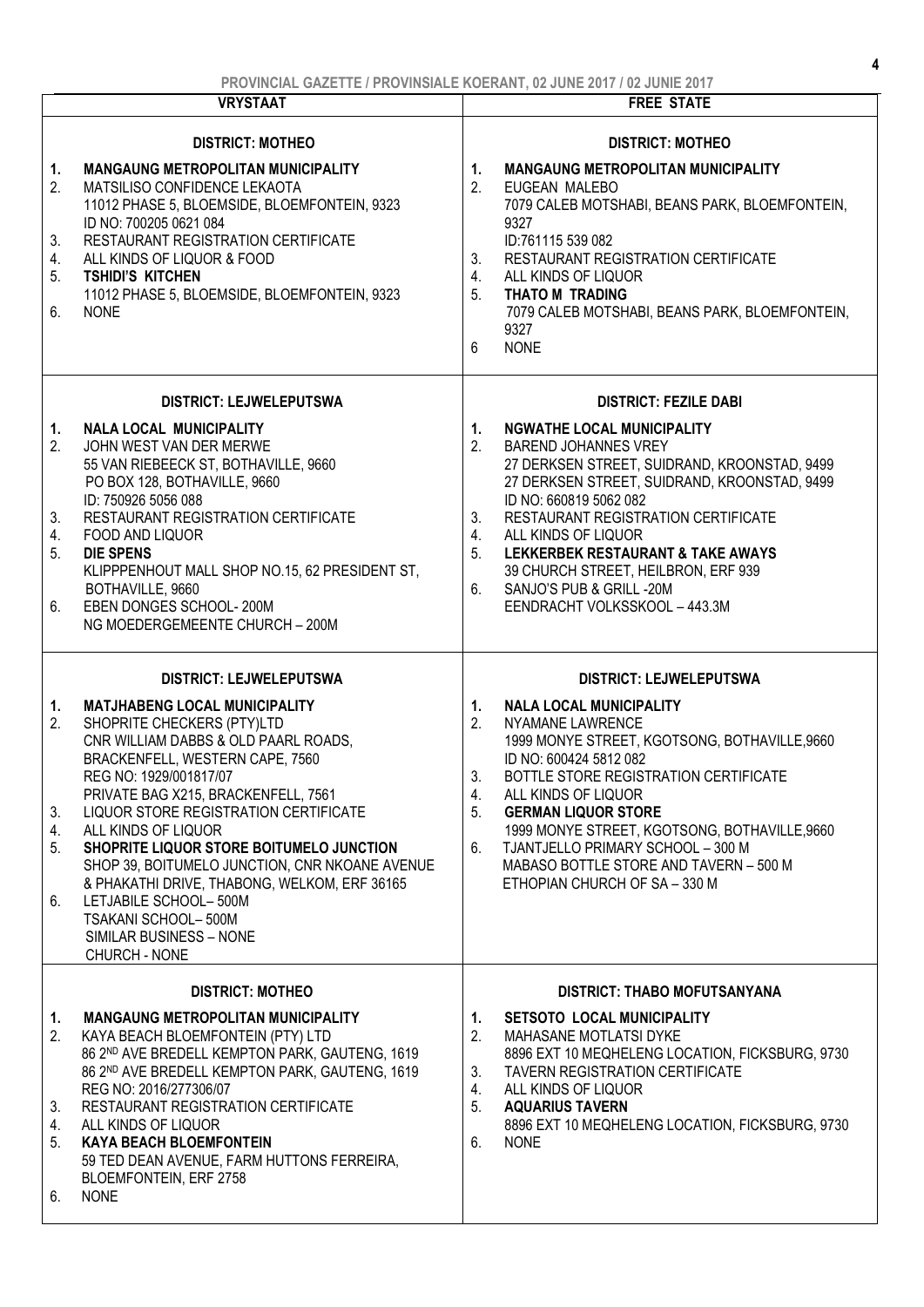|                                  | <b>VRYSTAAT</b>                                                                                                                                                                                                                                                                                                                                                                                | <b>FREE STATE</b>                                                                                                                                                                                                                                                                                                                                                                                                                                                                                                                                    |
|----------------------------------|------------------------------------------------------------------------------------------------------------------------------------------------------------------------------------------------------------------------------------------------------------------------------------------------------------------------------------------------------------------------------------------------|------------------------------------------------------------------------------------------------------------------------------------------------------------------------------------------------------------------------------------------------------------------------------------------------------------------------------------------------------------------------------------------------------------------------------------------------------------------------------------------------------------------------------------------------------|
|                                  | <b>DISTRICT: LEJWELEPUTSWA</b>                                                                                                                                                                                                                                                                                                                                                                 | <b>DISTRICT: THABO MOFUTSANYANA</b>                                                                                                                                                                                                                                                                                                                                                                                                                                                                                                                  |
| 1.<br>2.<br>3.<br>4.<br>5.<br>6. | <b>MATJHABENG LOCAL MUNICIPALITY</b><br><b>OBADIASE CHAMBISSE</b><br>20 ANGORA, VIRGINIA, 9430<br>REG NO: 2009/034170/23<br>LIQUOR STORE REGISTRATION CERTIFICATE<br>ALL KINDS OF LIQUOR<br><b>MAKOKO DRIVE</b><br>1558 EUREKA PARK, VIRGINIA, 9430<br><b>NONE</b>                                                                                                                             | DIHLABENG LOCAL MUNICIPALITY<br>1.<br>2.<br>KAMASHIA DEVI MOSS<br>20 A PRESIDENT BRAND STREET, BETHLEHEM<br>ID NO: 660524 0266 080<br>3.<br>RESTAURANT REGISTRATION CERTIFICATE<br>ALL KINDS OF LIQUOR<br>4.<br>5.<br>HOT SPOT TOO!<br>20 A PRESIDENT BRAND STREET, BETHLEHEM<br><b>NONE</b><br>6.                                                                                                                                                                                                                                                   |
|                                  | <b>DISTRICT: FEZILE DABI</b>                                                                                                                                                                                                                                                                                                                                                                   | <b>DISTRICT: FEZILE DABI</b>                                                                                                                                                                                                                                                                                                                                                                                                                                                                                                                         |
| 1.<br>2.<br>3.<br>4.<br>5.<br>6. | <b>MAFUBE LOCAL MUNICIPALITY</b><br>MNGUNI, MALEFANE FANYANE<br>95, EXTENSION 1, MAFAHLANENG, TWEELING<br>95, EXTENSION 1, MAFAHLANENG, TWEELING<br>95, EXTENSION 1, MAFAHLANENG, TWEELING, 9820<br>ID NO: 871220 5660 089<br>LIQUOR STORE REGISTRATION CERTIFICATE<br>ALL KINDS OF LIQUOR<br><b>MNGUNI BOTTLE STORE</b><br>ERF 95, EXTENSION 1, MAFAHLANENG, TWEELING<br><b>NONE</b>          | <b>MOQHAKA LOCAL MUNICIPALITY</b><br>1.<br>2.<br>LETSIE ZABILON SEGALO<br>6343 CONSTANTIA PARK, MAOKENG, KROONSTAD, 9499<br>ID NO: 760406 6067 085<br>3.<br>LIQUOR STORE REGISTRATION CERTIFICATE<br>ALL KINDS OF LIQUOR<br>4.<br><b>REKPANE KAOFELA</b><br>5.<br>24408 MARABASTAD, MAOKENG, KROONSTAD, 9499<br>6.<br><b>NONE</b>                                                                                                                                                                                                                    |
|                                  | <b>DISTRICT: MOTHEO</b>                                                                                                                                                                                                                                                                                                                                                                        | <b>DISTRICT: LEJWELEPUTSWA</b>                                                                                                                                                                                                                                                                                                                                                                                                                                                                                                                       |
| 1.<br>2.<br>3.<br>4.<br>5.<br>6. | <b>MANGAUNG METROPOLITAN MUNICIPALITY</b><br>MOLEHE, SABATA ELIAS<br>11226, ZONE 5, THABA NCHU<br>11226, ZONE 5, THABA NCHU<br>11226, ZONE 5, THABA NCHU, 9780<br>ID NO: 591216 5773 087<br><b>TAVERN REGISTRATION CERTIFICATE</b><br>ALL KINDS OF LIQUOR<br><b>ITUMELENG BY NIGHT</b><br>11226, ZONE 5, THABA NCHU, 9780<br><b>NONE</b>                                                       | 1.<br><b>MATJHABENG LOCAL MUNICIPALITY</b><br>2.<br>MYANDLU, NTOMBENTSHA<br>18493 KINAMELA STREET, SUNRISE-VIEW, THABONG,<br><b>WELKOM</b><br>18493 KINAMELA STREET, SUNRISE-VIEW, THABONG,<br><b>WELKOM</b><br>18493 KINAMELA STREET, SUNRISE-VIEW, WELKOM,<br>THABONG, 9478<br>ID NO: 681004 0868 081<br>3.<br>LIQUOR STORE REGISTRATION CERTIFICATE<br>4.<br>ALL KINDS OF LIQUOR<br>5 <sub>1</sub><br><b>EMAVUNDLENI LIQUOR STORE</b><br>18493 KINAMELA STREET, SUNRISE-VIEW, THABONG,<br><b>WELKOM</b><br>NANABOLELA SECONDARY SCHOOL-300M<br>6. |
|                                  | <b>DISTRICT: LEJWELEPUTSWA</b>                                                                                                                                                                                                                                                                                                                                                                 | <b>DISTRICT: LEJWELEPUTSWA</b>                                                                                                                                                                                                                                                                                                                                                                                                                                                                                                                       |
| 1.<br>2.<br>3.<br>4.<br>5.<br>6. | <b>MATJHABENG LOCAL MUNICIPALITY</b><br>MPHUNGOA, MPAI PAULINA<br>23884 PUTSWANYANE STREET, THABONG, WELKOM<br>23884 PUTSWANYANE STREET, THABONG, WELKOM<br>23884 PUTSWANYANE STREET, THABONG, WELKOM, 9463<br>ID NO: 520618 0480 087<br>TAVERN REGISTRATION CERTIFICATE<br>ALL KINDS OF LIQUOR<br><b>BOKAMOS</b><br>ERF 23884, PUTSWANYANE STREET, THABONG, WELKOM<br>CHURCH OF NAZARETH-160M | <b>TOKOLOGO LOCAL MUNICIPALITY</b><br>1.<br>2.<br>LIEBENBERG, WILLEM JACOBUS<br>2 THEO POTGIETER STREET, LANGENHOVENPARK,<br><b>BLOEMFONTEIN</b><br>ERF 312, 39 ANDRIES PRETORIUS STREET, DEALSVILLE<br>P O BOX 32471, FICHARDTPARK, 9317<br>ID NO: 630526 5158 086<br>LIQUOR STORE REGISTRATION CERTIFICATE<br>3.<br>ALL KINDS OF LIQUOR<br>4.<br><b>WILMARNE LIQUORS</b><br>5.<br>ERF 312, 39 ANDRIES PRETORIUS STREET, DEALSVILLE<br>6.<br><b>NONE</b>                                                                                            |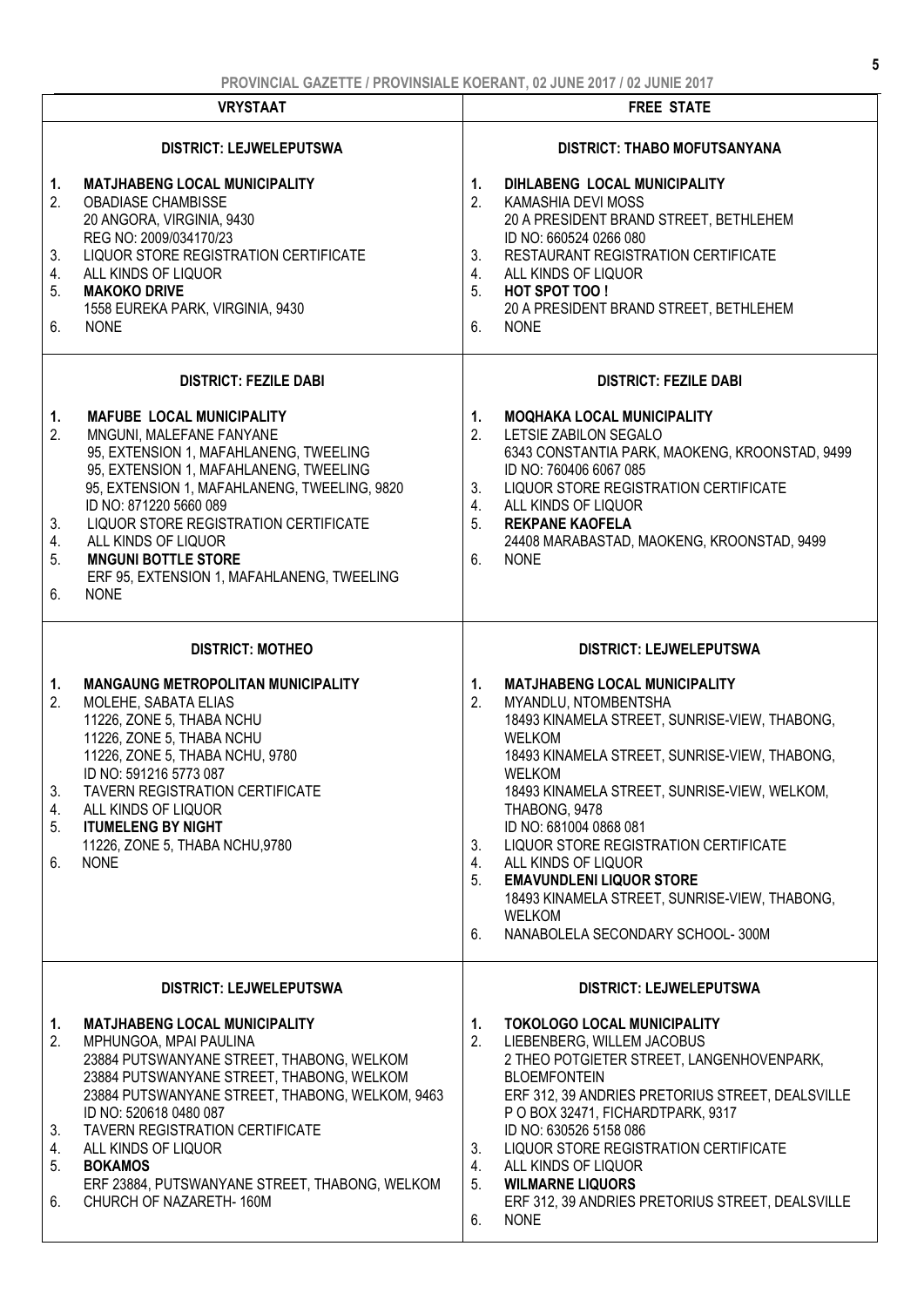| <b>VRYSTAAT</b>                  |                                                                                                                                                                                                                                                                                                                                                                                                                                                                                                                                                                                                                                                           | <b>FREE STATE</b>                                                                                                                                                                                                                                                                                                                                                                                                                                                                                                                                  |  |
|----------------------------------|-----------------------------------------------------------------------------------------------------------------------------------------------------------------------------------------------------------------------------------------------------------------------------------------------------------------------------------------------------------------------------------------------------------------------------------------------------------------------------------------------------------------------------------------------------------------------------------------------------------------------------------------------------------|----------------------------------------------------------------------------------------------------------------------------------------------------------------------------------------------------------------------------------------------------------------------------------------------------------------------------------------------------------------------------------------------------------------------------------------------------------------------------------------------------------------------------------------------------|--|
| 1.<br>2.<br>3.<br>4.<br>5.<br>6. | <b>DISTRICT: MOTHEO</b><br><b>MANGAUNG METROPOLITAN MUNICIPALITY</b><br>KHALI, NONO THINDA<br>4880 BLOEMSIDE II, MANGAUNG, BLOEMFONTEIN<br>7257, CALEP MOTSHABI, MANGAUNG, BLOEMFONTEIN<br>4880 BLOEMSIDE II, MANGAUNG, BLOEMFONTEIN,9306<br>ID NO: 711211 5625 085<br>LIQUOR STORE REGISTRATION CERTIFICATE<br>ALL KINDS OF LIQUOR<br><b>FRIENDLY LIQUOR STORE</b><br>ERF 7257, CALEP MOTSHABI, MANGAUNG, BLOEMFONTEIN<br><b>NONE</b>                                                                                                                                                                                                                    | <b>DISTRICT: XHARIEP</b><br>1.<br>LETSEMENG LOCAL MUNICIPALITY<br>2.<br>KHETSHANE, MALAWANE AARON<br>2366 ZENZILE STREET, DONKERHOEK, DITLHAKE,<br><b>KOFFIEFONTEIN</b><br>2366 ZENZILE STREET, DONKERHOEK, DITLHAKE,<br><b>KOFFIEFONTEIN</b><br>2366 ZENZILE STREET, DONKERHOEK, DITLHAKE,<br>KOFFIEFONTEIN, 9986<br>ID NO: 791109 5816 089<br><b>TAVERN REGISTRATION CERTIFICATE</b><br>3.<br>ALL KINDS OF LIQUOR<br>4.<br>5.<br><b>STASIE 6</b><br>ERF 2366, ZENZILE STREET, DONKERHOEK, DITLHAKE,<br><b>KOFFIEFONTEIN</b><br><b>NONE</b><br>6. |  |
| 1.<br>2.<br>3.<br>4.<br>5.<br>6. | <b>DISTRICT: MOTHEO</b><br><b>MANGAUNG METROPOLITAN MUNICIPALITY</b><br>MOCHOARI, PROVIDENCE<br>4777 LOGABANE STREET, ROCKLANDS, MANGAUNG<br><b>BLOEMFONTEIN</b><br>4777 LOGABANE STREET, ROCKLANDS, MANGAUNG<br><b>BLOEMFONTEIN</b><br>4777 LOGABANE STREET, ROCKLANDS, MANGAUNG<br>BLOEMFONTEIN, 9353<br>ID NO: 591006 5177 086<br>TAVERN REGISTRATION CERTIFICATE<br>ALL KINDS OF LIQUOR<br><b>TSEPO'S LOUNGE</b><br>ERF 4777 LOGABANE STREET, ROCKLANDS, MANGAUNG<br><b>BLOEMFONTEIN</b><br>ST JOHN APOSTOLIC CHURCH- 400M<br>LEKHULONG SECONDARY SCHOOL- 400M<br>KAELANG SECONDARY SCHOOL-412M<br><b>MASTERS TAVERN-270M</b><br>FUZI'S TAVERN - 386M | <b>DISTRICT: FEZILE DABI</b><br>1.<br><b>NGWATHE LOCAL MUNICIPALITY</b><br>2.<br>VAN DEVENTER, MARIA MAGRIETHA COETZER<br>51 VOORTREKKER STREET, HEILBRON<br>9 DS MINNAAR STREET, HEILBRON<br>P O BOX 28, HEILBRON, 9650<br>ID NO: 690612 0042 082<br>3.<br><b>TAVERN REGISTRATION CERTIFICATE</b><br>ALL KINDS OF LIQUOR<br>4.<br>5.<br>ALL'S COOL LOUNGE<br>ERF 1313, 9 DS MINNAAR STREET, HEILBRON<br>6.<br>NG MOEDERKERK-80M<br>BOULEVARD SPORTSBAR AND RESTAURANT-250M<br>KOPANANG - 100M                                                     |  |
| 1.<br>2.<br>3<br>4.<br>5<br>6.   | <b>DISTRICT: MOTHEO</b><br>MANGAUNG METROPOLITAN MUNICIPALITY<br>TEMBO PROPERTIES (PTY) LTD<br>20 DERSLEY STREET, BAYSVALLEY, BLOEMFONTEIN<br>20 DERSLEY STREET, BAYSVALLEY, BLOEMFONTEIN, 9301<br>REG NO: 2015/267091/07<br>RESTAURANT REGISTRATION CERTIFICATE<br>ALL KINDS OF LIQUOR<br><b>EDU CONFERENCE VENUE</b><br>EXTENSION 163, ERF 27536, VISTA PARK, BLOEMFONTEIN<br>VISTA JUNIOR ACADEMIC-30M                                                                                                                                                                                                                                                 | <b>DISTRICT: FEZILE DABI</b><br><b>NGWATHE LOCAL MUNICIPALITY</b><br>1.<br>2.<br><b>WINTICS TRADING CC</b><br>19 VINEY STREET, POTCHEFSTROOM, 2531<br>REG NO: 2010/111758/23<br>LIQUOR STORE REGISTRATION CERTIFICATE<br>3.<br>ALL KINDS LIQUOR<br>4.<br>5.<br><b>BIG DADDY LIQUOR STORE</b><br>42 C/O KRUIS AND KORT STREET, PARYS, 9585<br><b>NONE</b><br>6.                                                                                                                                                                                     |  |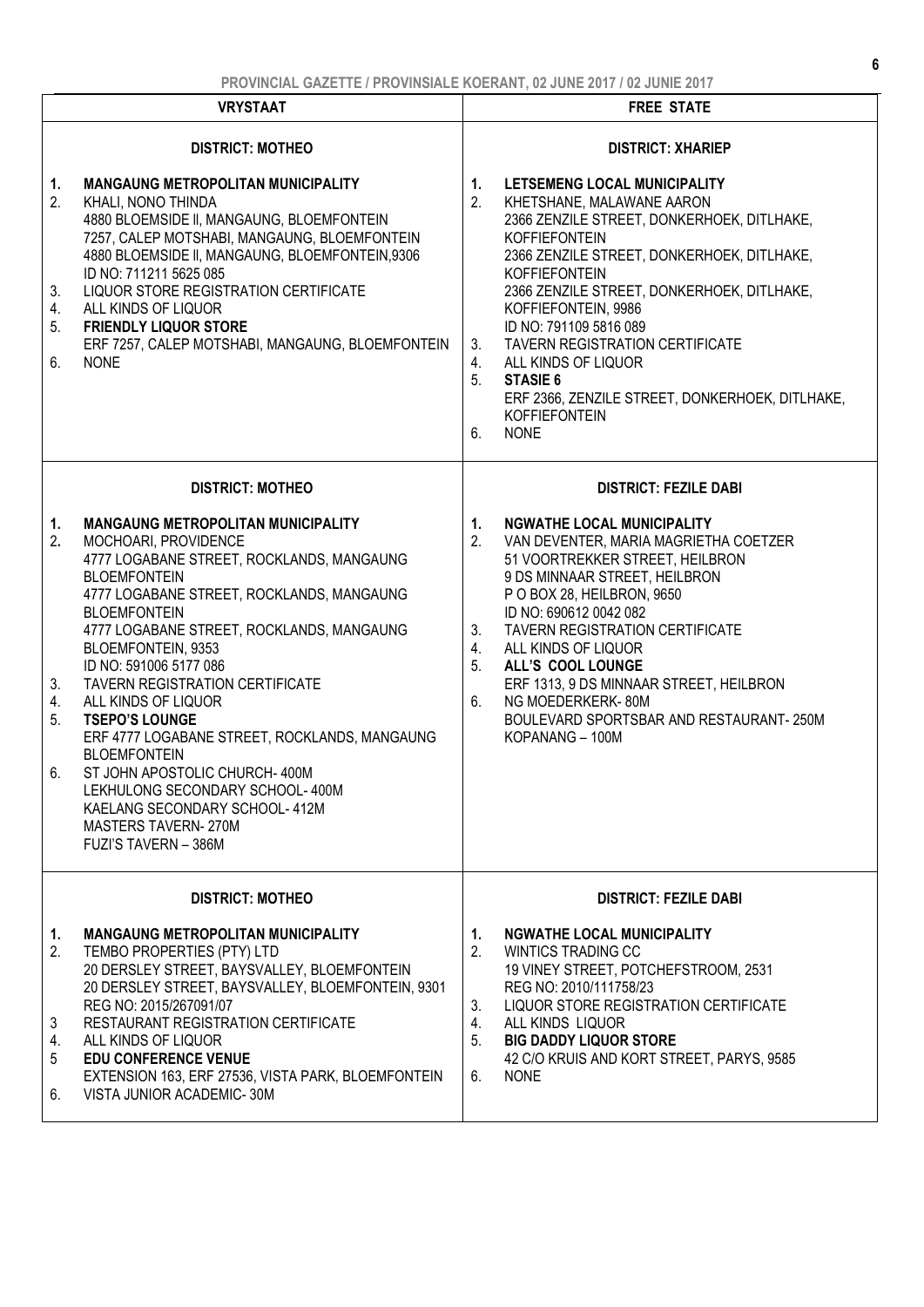|                                  | <b>VRYSTAAT</b>                                                                                                                                                                                                                                                                   | <b>FREE STATE</b>                                                                                                                                                                                                                                                                                                                                                            |
|----------------------------------|-----------------------------------------------------------------------------------------------------------------------------------------------------------------------------------------------------------------------------------------------------------------------------------|------------------------------------------------------------------------------------------------------------------------------------------------------------------------------------------------------------------------------------------------------------------------------------------------------------------------------------------------------------------------------|
|                                  | <b>DISTRICT: FEZILE DABI</b>                                                                                                                                                                                                                                                      | <b>DISTRICT: FEZILE DABI</b>                                                                                                                                                                                                                                                                                                                                                 |
| 1.<br>2.                         | NGWATHE LOCAL MUNICIPALITY<br><b>WINTICS TRADING CC</b><br>19 VINEY STREET, POTCHEFSTROOM, 2531<br>REG NO: 2010/111758/23                                                                                                                                                         | <b>MOQHAKA LOCAL MUNICIPALITY</b><br>1.<br>2.<br>IZANI LOUNGE (PTY)LTD<br>1 AGSTE WEG, KROONSTAD, 9500<br>REG NO: 2014/077596/07                                                                                                                                                                                                                                             |
| 3.<br>4.                         | TAVERN REGISTRATION CERTIFICATE (PERMANENT<br>REMOVAL)<br>ALL KINDS LIQUOR                                                                                                                                                                                                        | RESTAURANT REGISTRATION CERTIFICATE<br>3.<br>4.<br>ALL KINDS OF LIQUOR<br>5.<br><b>IZANI LOUNGE</b>                                                                                                                                                                                                                                                                          |
| 5.                               | <b>BIG DADDY TAVERN</b><br>42 C/O KRUIS AND KORT STREET, PARYS, 9585                                                                                                                                                                                                              | 3278 LETHETSA STREET, PHOMOLONG SHOPPING<br>COMPLEX, MAOKENG, KROONSTAD, 9500                                                                                                                                                                                                                                                                                                |
| 6.                               | <b>NONE</b>                                                                                                                                                                                                                                                                       | <b>NONE</b><br>6.                                                                                                                                                                                                                                                                                                                                                            |
|                                  | <b>DISTRICT: MOTHEO</b>                                                                                                                                                                                                                                                           | <b>DISTRICT: MOTHEO</b>                                                                                                                                                                                                                                                                                                                                                      |
| 1.<br>2.                         | <b>MANGAUNG METROPOLITAN MUNICIPALITY</b><br>KEISHA LEIGH-ANN JASON<br>20 KIEPERSOL STREET, THABA NCHU, 9780<br>PO BOX 276 THABA NCHU, 9780<br>ID NO: 851227 0032 085                                                                                                             | <b>MANGAUNG METROPOLITAN MUNICIPALITY</b><br>1.<br>2.<br>KEISHA LEIGH-ANN JASON<br>20 KIEPERSOL STREET, THABA NCHU, 9780<br>PO BOX 276 THABA NCHU, 9780<br>ID NO: 851227 0032 085                                                                                                                                                                                            |
| 3.<br>4.<br>5.                   | LIQUOR STORE LICENSE REGISTRATION CERTIFICATE<br>ALL KINDS OF LIQUOR<br><b>KOFIFI BOTTLE STORE</b><br>ERF 4643, EXTENSION 19, GAMAGARI LOCATION,                                                                                                                                  | TAVERN REGISTRATION LISENCE CERTIFICATE<br>3.<br>ALL KINDS OF LIQUOR<br>4.<br>5.<br><b>KOFIFI VILLAGE</b><br>19 GAMAGARI LOCATION, THABA NCHU                                                                                                                                                                                                                                |
| 6.                               | THABA NCHU<br><b>NONE</b>                                                                                                                                                                                                                                                         | <b>NONE</b><br>6.                                                                                                                                                                                                                                                                                                                                                            |
|                                  | <b>DISTRICT: THABO MOFUTSANYANA</b>                                                                                                                                                                                                                                               | <b>DISTRICT: FEZILE DABI</b>                                                                                                                                                                                                                                                                                                                                                 |
| 1.<br>2.<br>3.<br>4.<br>5.<br>6. | MALUTI-A-PHOFUNG LOCAL MUNICIPALITY<br>JOHANNES MATHYS VAN DER MERWE<br>20B OLIVIER ST, KESTELL<br>ID NO: 580221 5118 088<br>RESTAURANT REGISTRATION CERTIFICATE<br>ALL KINDS OF LIQUOR<br><b>JOHNNY'S DINER</b><br>NO.675, DRIE KUIL, END OF CILLIERS ST, KESTELL<br><b>NONE</b> | <b>NGWATHE LOCAL MUNICIPALITY</b><br>1.<br>FAST & TASTY (PTY) LTD<br>2.<br>2 A PORTLAND DRIVE, UMHLANGA, KWAZULU-NATAL<br>PO BOX 283, LA LUCIA, KWAZULU-NATAL, 4153<br>REG NO: 2015/103629/07<br>RESTAURANT REGISTRATION CERTIFICATE<br>3.<br>ALL KINDS OF LIQUOR<br>4.<br>5.<br><b>FAST AND TASTY RESTAURANT</b><br>NO.14 A ORANGE STREET, PARYS, 9585<br><b>NONE</b><br>6. |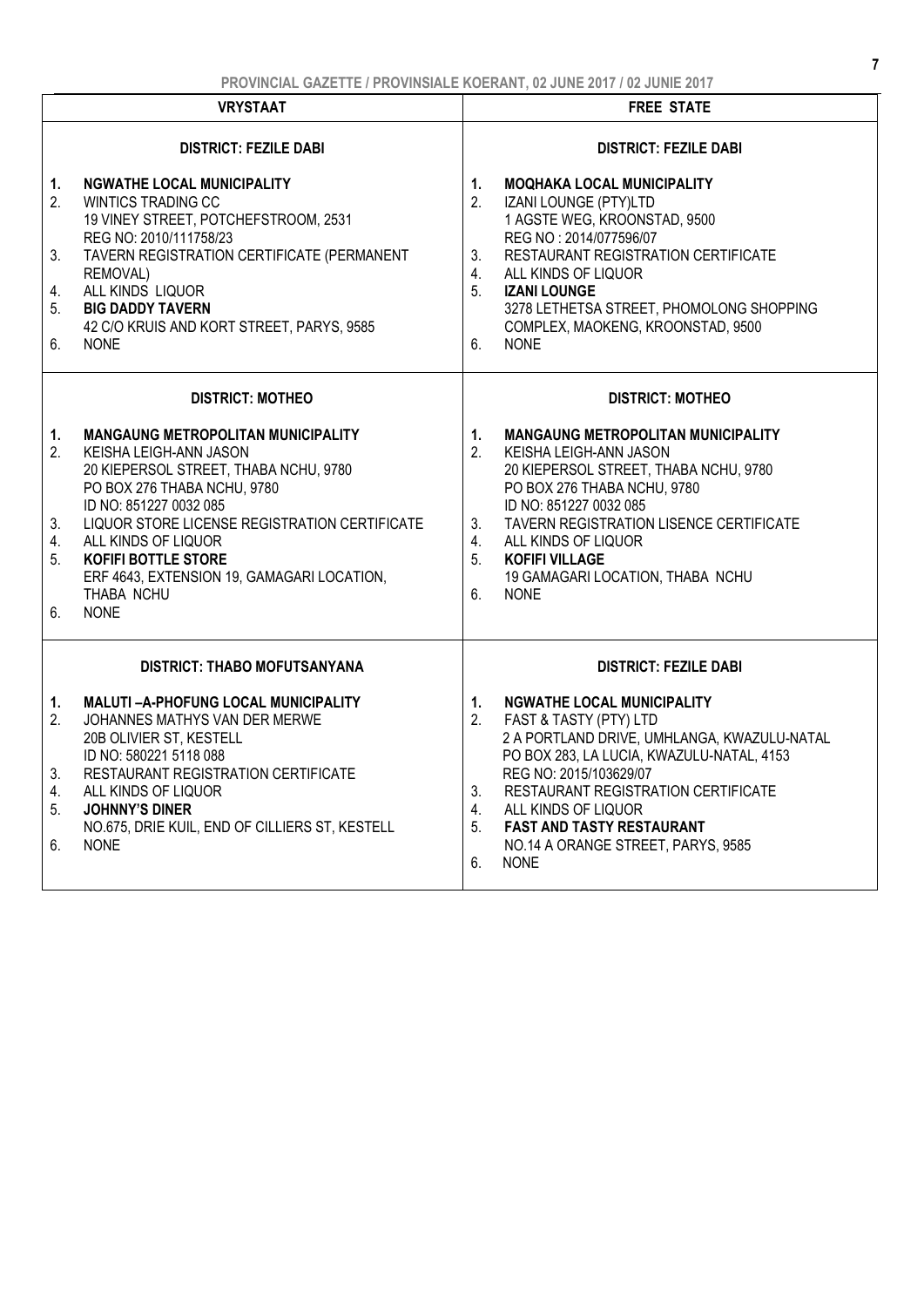#### FREE STATE GAMBLING AND LIQUOR ACT, 2010 APPLICATION FOR A LIMITED GAMBLING MACHINE SITE LICENSE

Notice is hereby given that:

- Eersteling Boedery Trust IT1859/2001 trading as Hotel Olien of 50 Church Street, Dealesville.
- Johannes Jacobus Frederik Reinecke trading as Captein Dorego's of Erf 13017, Shop 138, Brandwag Centre, corner Nelson Mandela and Melville Drives, Brandwag, Bloemfontein.
- Chake Lambert Bosiu trading as Blue Fountain Lounge of 855 Moemang, Marquard.
- Michael James Florence trading as Commercial Hotel of Erf No. 169, 55 Langmark Street, Heilbron.
- Rags N Richies Trading 1009 BK trading as Smithfield Hotel of Cnr Braid & Church Street, Smithfield
- Anne-Marie Clerenberg trading as Saddle Country Saloon of 1 Industrial Road, Erf 918, Ficksburg.

Intend submitting applications to the Free State Gambling and Liquor Authority for limited gambling machine site licenses at above-mentioned sites. These applications will be open for public inspection at the offices of the Authority from 02 June 2017.

Attention is directed to the provision of Section 67of the Free State Gambling and Liquor Act, 2010 which makes provision for the lodging of written representations in respect of the application. Such representations should be lodged with the Chief Executive Officer, Free State Gambling and Liquor Authority, PO Box 9229, Bloemfontein, Free State Province, 9300, within one month from 02 June 2017.

Any person submitting representations should state in such representation whether or not they wish to make oral representations at the hearing of the application.

#### FREE STATE GAMBLING AND LIQUOR ACT, 2010 APPLICATION FOR TRANSFER OF A LIMITED GAMBLING MACHINE SITE LICENSE

Notice is hereby given that:

- Johannes Michiel Mahoney trading as Friends Pub & Grill intend submitting a transfer of Gambling Site License to Maghreta Cornelia Landman trading as Friends Pub & Grill of No.3 Fichardt Park Centre c/o Mc Arthur & Le Crusestrate, Erf 14194, Bloemfontein.
- Hendry Andries Sebofi trading as Matshele Steakhouse intend submitting a transfer of Gambling Site License to Dimakatso Paulina Sebofi trading as Matshele Steakhouse of No.795 Megheleng, Ficksburg.

These applications will be open for public inspection at the office of the Authority from 02 June 2017.

Attention is directed to the provision of Section 67 of the Free State Gambling and Liquor Act, 2010 which makes provision for the lodging of written representations in respect of the application. Such representations should be lodged with the Chief Executive Officer, Free State Gambling and Liquor Authority, PO Box 9229, Bloemfontein, Free State Province, 9300, within one month from 02 June 2017.

Any person submitting representations should state in such representation whether or not they wish to make oral representations at the hearing of the application.